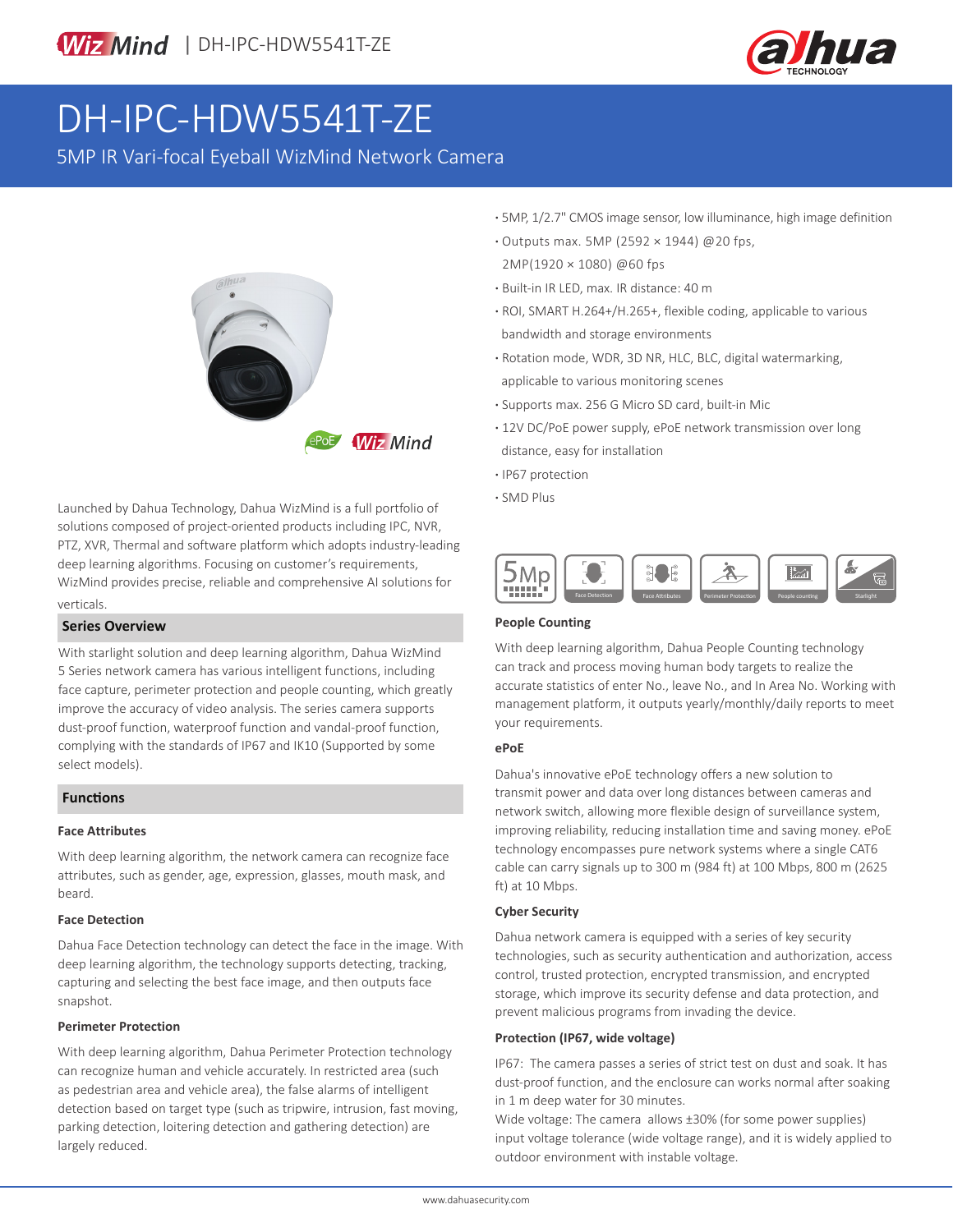# Wiz Mind | DH-IPC-HDW5541T-ZE

## **Technical Specification**

# Camera

| Image Sensor                 |      | 1/2.7" CMOS                                                                                                                                                        |                      |                      |                              |
|------------------------------|------|--------------------------------------------------------------------------------------------------------------------------------------------------------------------|----------------------|----------------------|------------------------------|
| Max. Resolution              |      | 2592 (H) × 1944 (V)                                                                                                                                                |                      |                      |                              |
| <b>ROM</b>                   |      | 128 MB                                                                                                                                                             |                      |                      |                              |
| <b>RAM</b>                   |      | 1 GB                                                                                                                                                               |                      |                      |                              |
| Scanning System              |      | Progressive                                                                                                                                                        |                      |                      |                              |
| Electronic Shutter Speed     |      | Auto/Manual 1/3 s-1/100,000 s                                                                                                                                      |                      |                      |                              |
| Min. Illumination            |      | 0.005 Lux@F1.5 (Color, 30IRE)<br>0.0005 Lux@F1.5 (B/W, 30IRE)<br>0 lux (Illuminator on)                                                                            |                      |                      |                              |
| S/N Ratio                    |      | $>56$ dB                                                                                                                                                           |                      |                      |                              |
| <b>Illumination Distance</b> |      | 40 m (131.2 ft) (IR LED)                                                                                                                                           |                      |                      |                              |
| Illuminator On/Off Control   |      | Auto/Manual                                                                                                                                                        |                      |                      |                              |
| Illuminator Number           |      | $2$ (IR LED)                                                                                                                                                       |                      |                      |                              |
| Pan/Tilt/Rotation Range      |      | Pan: 0°-360°<br>Tilt: 0°-78°<br>Rotation: 0°-360°                                                                                                                  |                      |                      |                              |
| Lens                         |      |                                                                                                                                                                    |                      |                      |                              |
| Lens Type                    |      | Motorized vari-focal                                                                                                                                               |                      |                      |                              |
| Mount Type                   |      | $\phi$ 14                                                                                                                                                          |                      |                      |                              |
| Focal Length                 |      | 2.7 mm-13.5 mm                                                                                                                                                     |                      |                      |                              |
| Max. Aperture                |      | F1.5                                                                                                                                                               |                      |                      |                              |
| Field of View                |      | 2592 × 1944:<br>Horizontal: 100°-28°<br>Vertical: 72°-21°<br>Diagonal: 133°-35°<br>2688 × 1520:<br>Horizontal: 104°-29°<br>Vertical: 55°-16°<br>Diagonal: 125°-33° |                      |                      |                              |
| Iris Type                    |      | Auto                                                                                                                                                               |                      |                      |                              |
| Close Focus Distance         |      | $0.8$ m (2.6 ft)                                                                                                                                                   |                      |                      |                              |
| <b>DORI</b><br>Distance      | Lens | Detect                                                                                                                                                             | Observe              | Recognize            | Identify                     |
|                              | W    | 64 m<br>$(210.0 \text{ ft})$                                                                                                                                       | 25.6 m<br>(84.0 ft)  | 12.8 m<br>(42.0 ft)  | 6.4 m<br>$(21.0 \text{ ft})$ |
|                              | Т    | 212.0 m<br>(695.5 ft)                                                                                                                                              | 84.8 m<br>(278.2 ft) | 42.4 m<br>(139.1 ft) | 21.2 m<br>(69.6 ft)          |
| Smart Event                  |      |                                                                                                                                                                    |                      |                      |                              |
| <b>IVS</b>                   |      | Abandoned object; missing object                                                                                                                                   |                      |                      |                              |
| Heat Map                     |      | Yes                                                                                                                                                                |                      |                      |                              |
| Professional intelligent     |      |                                                                                                                                                                    |                      |                      |                              |

IVS (Perimeter Protection)

Tripwire; intrusion; fast moving (the three functions support the classification and accurate detection of vehicle and human); loitering detection; people gathering; parking detection

| Face Detection                          | Face detection; track; optimization; snapshot;<br>report high quality picture; face enhancement; face<br>exposure; face attribute extract, 6 attributes and<br>8 expressions: Gender, age, glasses, expressions<br>(anger, calm, happiness, sadness, disgust, surprise,<br>confusion and fear), mask, beard; face matting<br>setting: face, single inch photo; three snapshot<br>methods: real-time snapshot, optimization snapshot,<br>quality priority; face angle filter; optimization time<br>setting |
|-----------------------------------------|-----------------------------------------------------------------------------------------------------------------------------------------------------------------------------------------------------------------------------------------------------------------------------------------------------------------------------------------------------------------------------------------------------------------------------------------------------------------------------------------------------------|
| People Counting                         | Support the counting of enter number, leave<br>number, and pass number, and displaying and<br>outputting yearly/monthly/daily reports.<br>Support the counting of number in area, and 4 rules<br>configuration. Count number of people or stay time<br>and link alarm.<br>Support queue management, and 4 rules<br>configuration. Count number of people or stay time<br>and link alarm                                                                                                                   |
| Intelligent Search                      | Work together with Smart NVR to perform refine<br>intelligent search, event extraction and merging to<br>event videos                                                                                                                                                                                                                                                                                                                                                                                     |
| Video                                   |                                                                                                                                                                                                                                                                                                                                                                                                                                                                                                           |
| Video Compression                       | H.265; H.264; H.264H; H.264B; MJPEG (only<br>supported by the sub stream)                                                                                                                                                                                                                                                                                                                                                                                                                                 |
| Smart Codec                             | Smart H265+/H264+                                                                                                                                                                                                                                                                                                                                                                                                                                                                                         |
| Video Frame Rate                        | Main stream: $2592 \times 1944$ (1 fps-20 fps)<br>2688 × 1520 (1 fps-25/30 fps)<br>1920 × 1080 (1 fps-50/60 fps)<br>Sub stream:D1 (1 fps-50/60 fps)<br>Third stream: 1080p (1 fps-25/30 fps)<br>*The values above are the max. frame rates of each<br>stream; for multiple streams, the values will be<br>subjected to the total encoding capacity.                                                                                                                                                       |
| Stream Capability                       | 3 streams                                                                                                                                                                                                                                                                                                                                                                                                                                                                                                 |
| Resolution                              | 2592×1944; 2688 × 1520; 2560 × 1440; 2304 × 1296;<br>1080p (1920 × 1080); 1.3M (1280 × 960); 720p<br>$(1280 \times 720)$ ; D1 (704 × 576/704 × 480); VGA (640 ×<br>480); CIF (352 × 288/352 × 240)                                                                                                                                                                                                                                                                                                        |
| Bit Rate Control                        | CBR/VBR                                                                                                                                                                                                                                                                                                                                                                                                                                                                                                   |
| Video Bit Rate                          | H.264: 32 kbps-8192 kbps<br>H.265: 19 kbps-8192 kbps                                                                                                                                                                                                                                                                                                                                                                                                                                                      |
| Day/Night                               | Auto (ICR)/Color/B/W                                                                                                                                                                                                                                                                                                                                                                                                                                                                                      |
| BLC                                     | Yes                                                                                                                                                                                                                                                                                                                                                                                                                                                                                                       |
| HLC                                     | Yes                                                                                                                                                                                                                                                                                                                                                                                                                                                                                                       |
| <b>WDR</b>                              | 120 dB                                                                                                                                                                                                                                                                                                                                                                                                                                                                                                    |
| Scene Self-adaptation (SSA)             | Yes                                                                                                                                                                                                                                                                                                                                                                                                                                                                                                       |
| White Balance                           | Auto/natural/street lamp/outdoor/manual/regional<br>custom                                                                                                                                                                                                                                                                                                                                                                                                                                                |
| Gain Control                            | Auto/Manual                                                                                                                                                                                                                                                                                                                                                                                                                                                                                               |
| Noise Reduction                         | 3D <sub>NR</sub>                                                                                                                                                                                                                                                                                                                                                                                                                                                                                          |
| Motion Detection                        | OFF/ON (4 areas, rectangular)                                                                                                                                                                                                                                                                                                                                                                                                                                                                             |
| Region of Interest (RoI)                | Yes (4 areas)                                                                                                                                                                                                                                                                                                                                                                                                                                                                                             |
| Electronic Image<br>Stabilization (EIS) | Yes                                                                                                                                                                                                                                                                                                                                                                                                                                                                                                       |
| Smart Illumination                      | Yes                                                                                                                                                                                                                                                                                                                                                                                                                                                                                                       |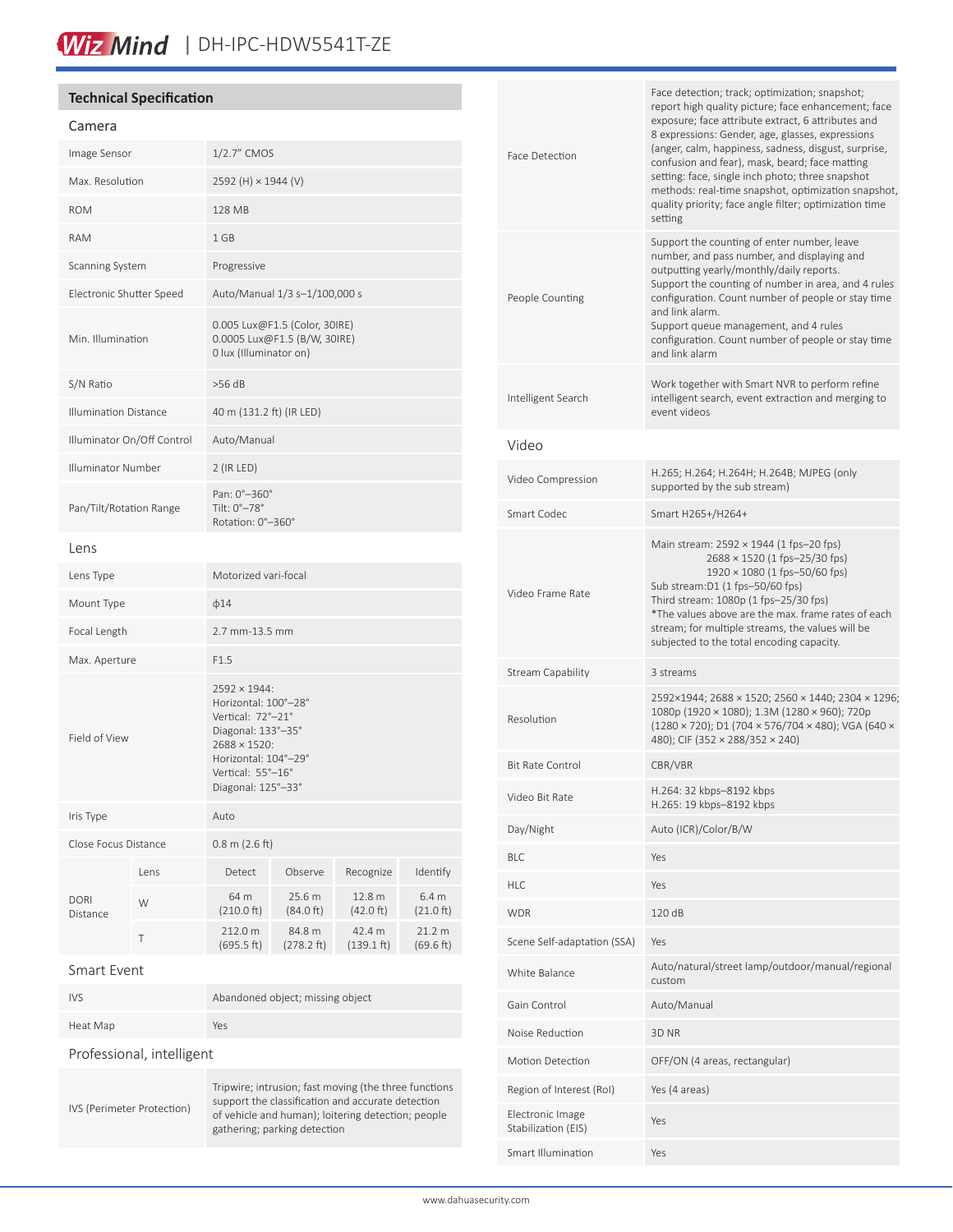# Wiz Mind | DH-IPC-HDW5541T-ZE

| Defog                 | Yes                                                                                                                                                                                                                                                                                                                                                                                                                                                                                    |  |  |  |
|-----------------------|----------------------------------------------------------------------------------------------------------------------------------------------------------------------------------------------------------------------------------------------------------------------------------------------------------------------------------------------------------------------------------------------------------------------------------------------------------------------------------------|--|--|--|
| Image Rotation        | 0°/90°/180°/270° (Support with 2592×1944<br>resolution and lower)                                                                                                                                                                                                                                                                                                                                                                                                                      |  |  |  |
| Mirror                | Yes                                                                                                                                                                                                                                                                                                                                                                                                                                                                                    |  |  |  |
| Privacy Masking       | 4 areas                                                                                                                                                                                                                                                                                                                                                                                                                                                                                |  |  |  |
| Audio                 |                                                                                                                                                                                                                                                                                                                                                                                                                                                                                        |  |  |  |
| <b>Built-in MIC</b>   | Yes                                                                                                                                                                                                                                                                                                                                                                                                                                                                                    |  |  |  |
| Audio Compression     | PCM; G.711a; G.711Mu; G.726; G.723                                                                                                                                                                                                                                                                                                                                                                                                                                                     |  |  |  |
| Alarm                 |                                                                                                                                                                                                                                                                                                                                                                                                                                                                                        |  |  |  |
| Alarm Fvent           | No SD card; SD card full; SD card error; network<br>disconnection; IP conflict; illegal access; motion<br>detection; video tampering; defocus detection;<br>scene changing; tripwire; intrusion; abandoned<br>object; missing object; fast moving; parking<br>detection; loitering detection; people gathering;<br>audio detection; people counting; face detection;<br>voltage detection; people counting in area; stay<br>alarm; people No. exception detection, queue<br>management |  |  |  |
| Network               |                                                                                                                                                                                                                                                                                                                                                                                                                                                                                        |  |  |  |
| Network               | RJ-45 (10/100 Base-T)                                                                                                                                                                                                                                                                                                                                                                                                                                                                  |  |  |  |
| SDK and API           | Yes                                                                                                                                                                                                                                                                                                                                                                                                                                                                                    |  |  |  |
| <b>Cyber Security</b> | Video encryption; firmware encryption; configuration<br>encryption; Digest; WSSE; account lockout; security<br>logs; IP/MAC filtering; generation and importing of<br>X.509 certification; syslog; HTTPS; 802.1x; trusted<br>boot; trusted execution; trusted upgrade                                                                                                                                                                                                                  |  |  |  |
| Protocol              | IPv4; IPv6; HTTP; TCP; UDP; ARP; RTP; RTSP; RTCP;<br>RTMP; SMTP; FTP; SFTP; DHCP; DNS; DDNS; QoS;<br>UPnP; NTP; Multicast; ICMP; IGMP; NFS; SAMBA;<br>PPPoE; SNMP                                                                                                                                                                                                                                                                                                                      |  |  |  |
| Interoperability      | ONVIF (Profile S/Profile G/Profile T); CGI; Milestone;<br>Genetec; P2P                                                                                                                                                                                                                                                                                                                                                                                                                 |  |  |  |
| User/Host             | 20 (Total bandwidth: 80 M)                                                                                                                                                                                                                                                                                                                                                                                                                                                             |  |  |  |
| Storage               | FTP; SFTP; Micro SD Card (support max. 256 G); NAS                                                                                                                                                                                                                                                                                                                                                                                                                                     |  |  |  |
| <b>Browser</b>        | IF: IF8 and later<br>Chrome<br>Firefox<br>Safari: Safari 12 and later                                                                                                                                                                                                                                                                                                                                                                                                                  |  |  |  |
| Management Software   | Smart PSS; DSS; DMSS                                                                                                                                                                                                                                                                                                                                                                                                                                                                   |  |  |  |
| Mobile Phone          | IOS; Android                                                                                                                                                                                                                                                                                                                                                                                                                                                                           |  |  |  |
| Certification         |                                                                                                                                                                                                                                                                                                                                                                                                                                                                                        |  |  |  |
| Certification         | CE-LVD: EN62368-1<br>CE-EMC: Electromagnetic Compatibility Directive<br>2014/30/EU<br>FCC: 47 CFR FCC Part 15, Subpart B<br>UL/CUL: UL60950-1 CAN/CSA C22.2 No.60950-1-07                                                                                                                                                                                                                                                                                                              |  |  |  |
| Power                 |                                                                                                                                                                                                                                                                                                                                                                                                                                                                                        |  |  |  |
| Power Supply          | 12V DC (±30%)/PoE (802.3af)/ePoE                                                                                                                                                                                                                                                                                                                                                                                                                                                       |  |  |  |
| Power Consumption     | Basic power consumption: 1.9W (12V DC); 2.2W<br>(PoE)<br>$f$ on $(m_2x + r_2w)$ , $f(M/12)$                                                                                                                                                                                                                                                                                                                                                                                            |  |  |  |

| <b>Fnvironment</b>          |                                                                               |
|-----------------------------|-------------------------------------------------------------------------------|
| <b>Operating Conditions</b> | $-30^{\circ}$ C to +60°C (-22°F to +140°F)/Less than 95% RH                   |
| <b>Strorage Conditions</b>  | $-40^{\circ}$ C to +60 $^{\circ}$ C (-40 $^{\circ}$ F to +140 $^{\circ}$ F)   |
| Protection Grade            | <b>IP67</b>                                                                   |
| Structure                   |                                                                               |
| Casing                      | Inner core: Metal<br>Cover: Metal<br>Decoration ring: Plastic Decoration ring |
| Dimensions                  | $\Phi$ 122.0 mm × 108.3 mm ( $\Phi$ 4.8" × 4.3")                              |
| Net Weight                  | 740 g (1.6 lb)                                                                |
| Gross Weight                | 910 g (2.0 lb)                                                                |

### **Ordering Information** Type Model Description 5MP Camera DH-IPC-HDW5541TP-ZE 5MP IR Vari-focal Eyeball WizMind Network Camera, PAL DH-IPC-HDW5541TN-ZE 5MP IR Vari-focal Eyeball WizMind Network Camera, NTSC IPC-HDW5541TP-ZE 5MP IR Vari-focal Eyeball WizMind Network Camera, PAL IPC-HDW5541TN-ZE 5MP IR Vari-focal Eyeball WizMind Network Camera, NTSC Accessories (Optional) PFA130-E Junction Box PFB203W Wall Mount PFA106 Mount Adapter PFB220C Ceiling Mount PFA152-E Pole Mount PFM321D DC12V1A Power Adapter LR1002 ePoE Over Coax Converter PFM900-E Integrated Mount Tester PFM114 TLC SD Card

Max. power consumption (max. stream): 6W (12V

DC); 6.9W (PoE)